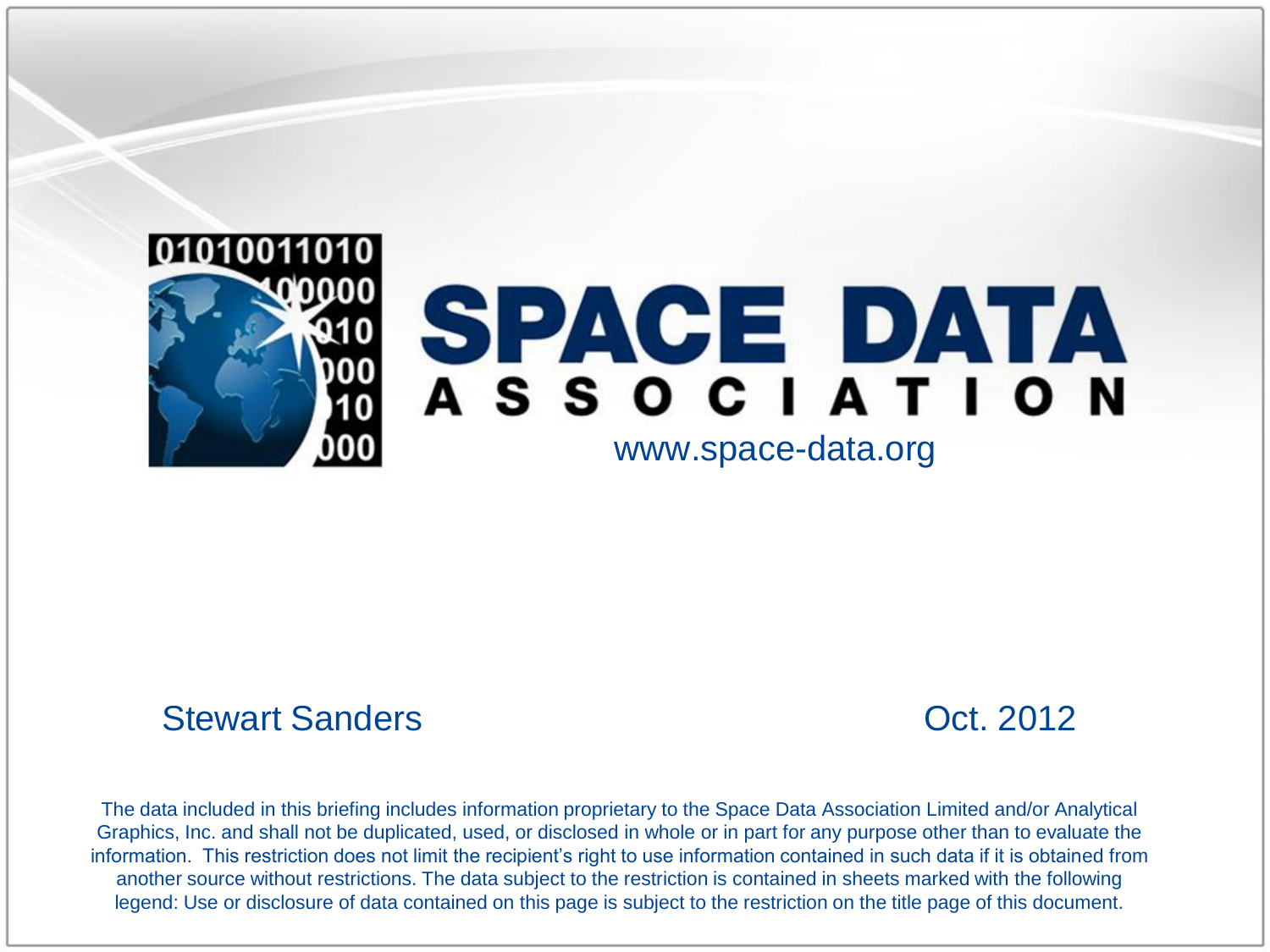### **What is the Space Data Association?**



- The Space Data Association (SDA) is a not-for-profit association formed by and for satellite operators to provide reliable and efficient data-sharing critical to the safety and integrity of the space environment and the RF spectrum.
- The SDA was founded by **Inmarsat**, **Intelsat** and **SES** — three of the leading global satellite communications companies. These three companies, plus **Eutelsat**, now form the Executive Board of the SDA. The Standard Members are represented by **Paradigm**.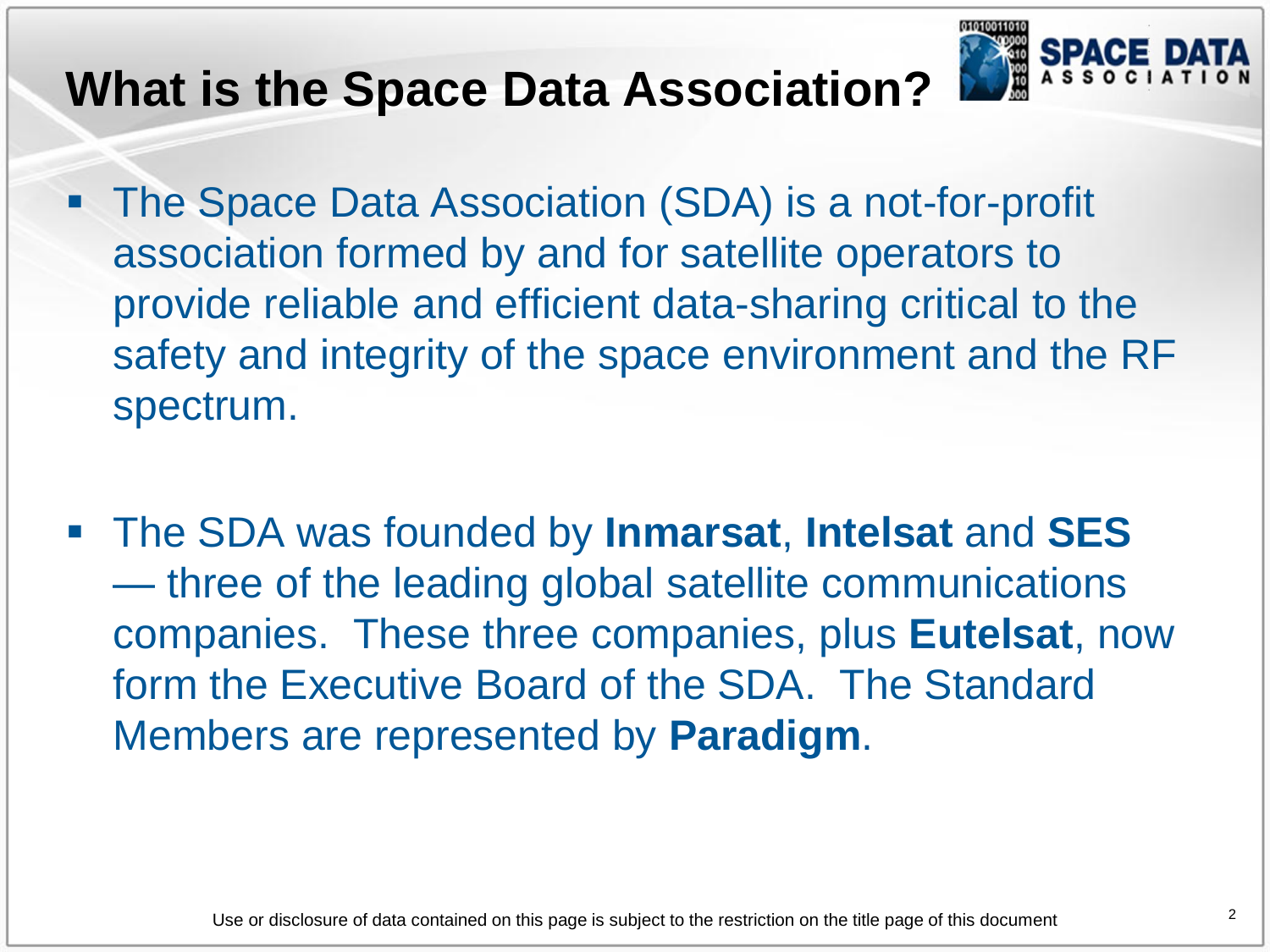### **SDA Charter**



 Seek and facilitate improvements in the safety and integrity of satellite operations through wider and improved coordination between satellite operators

■ Seek and facilitate improved management of the shared resources of the Space Environment and the RF Spectrum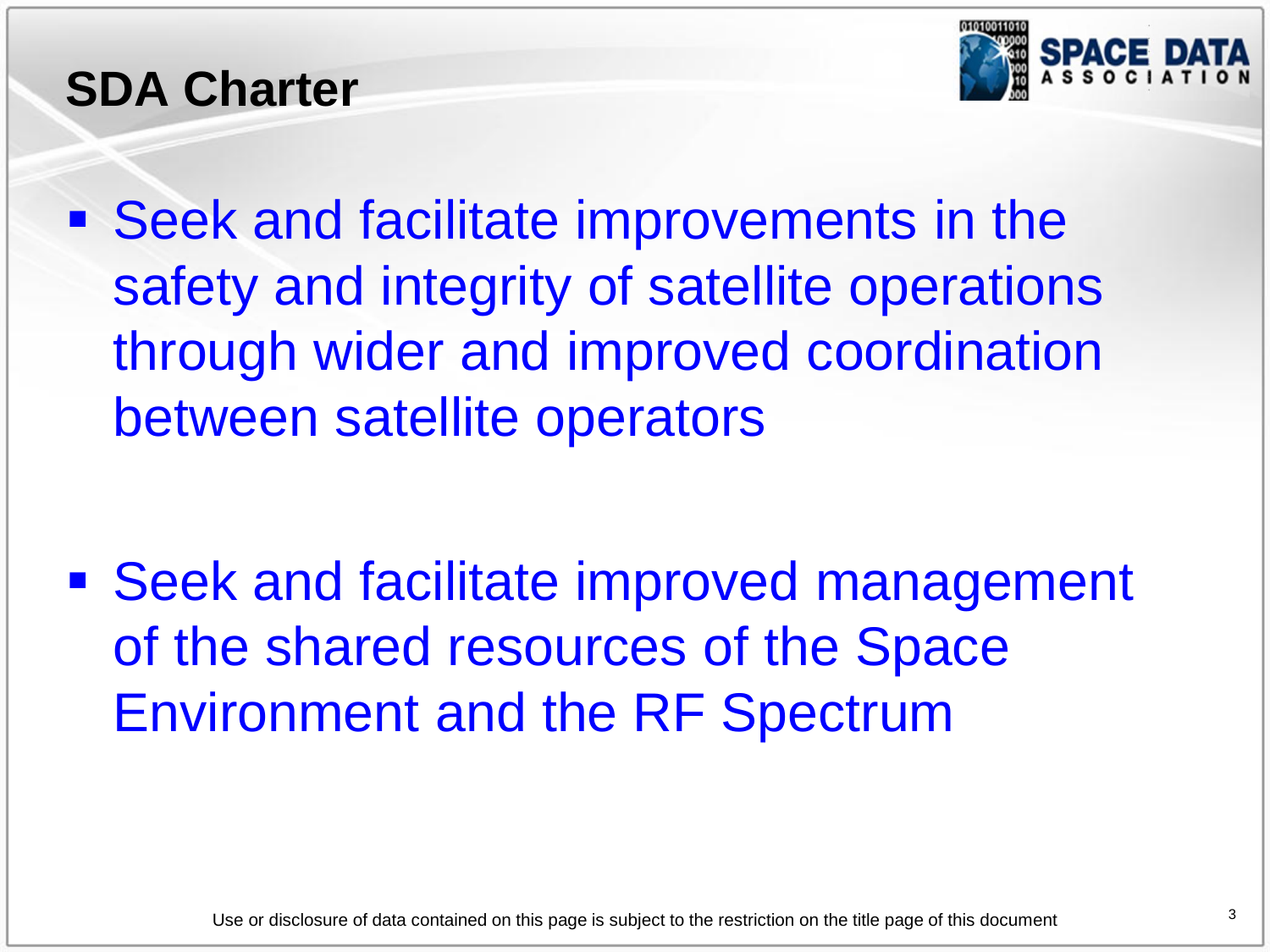

# **SDA: A BRIEF HISTORY**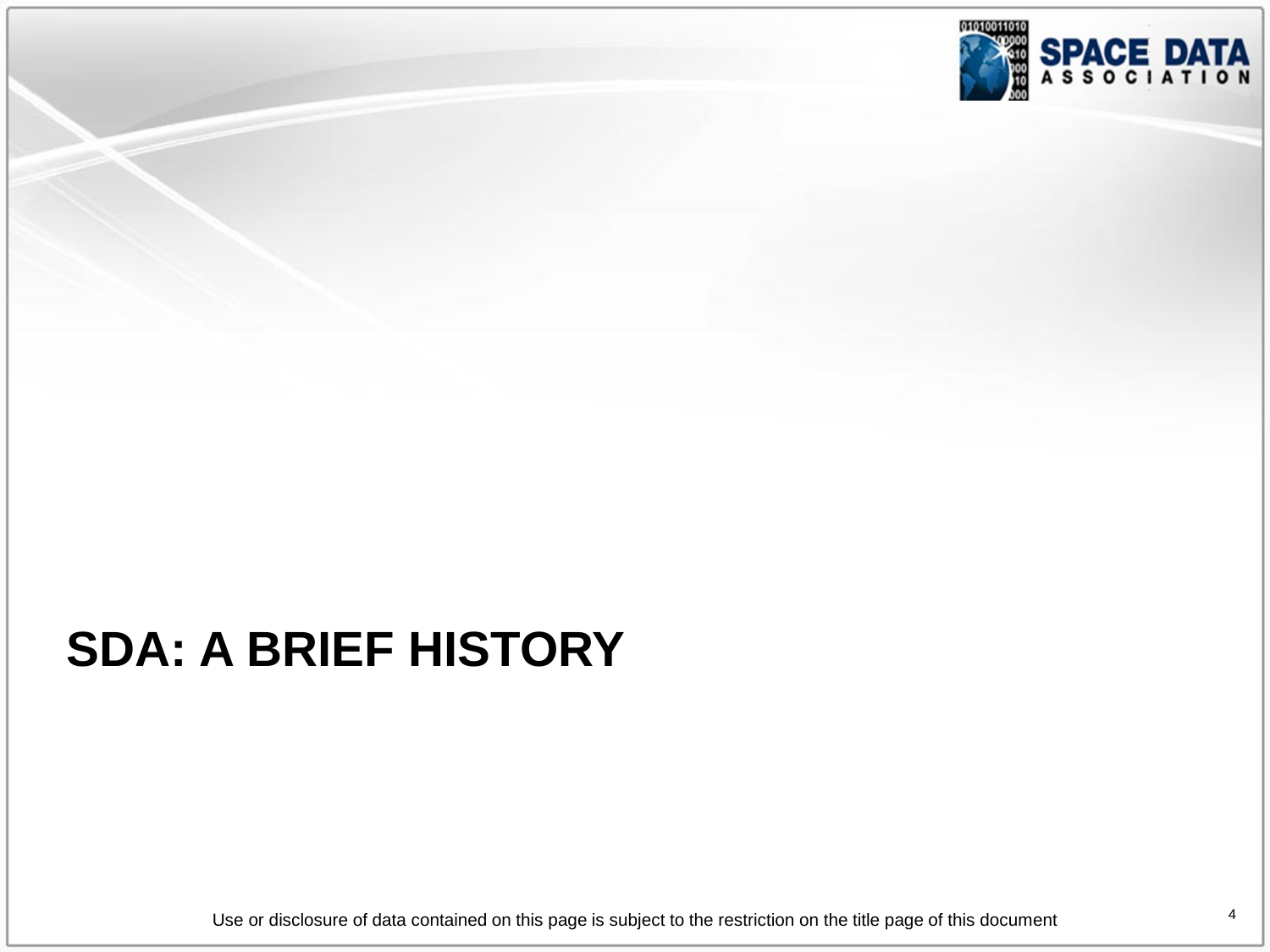### **Space Data Association A Brief History**



#### **SDA incorporated in the Isle of Man on 19th June, 2009**

- Formed by Inmarsat, Intelsat and SES who become Executive Directors
- Eutelsat joined as Executive Director, June 2011
- Administrative services agreement with Mansat Ltd.
- Issued RFP for the Space Data Center
- Developed membership agreements
	- SDA Memorandum and Articles of Association
	- SDC Data Terms and Conditions

#### **Issued RFP for the Space Data Center**

– Signed SDC ‗Service Provider Agreement' with AGI 11th April, 2010

#### **Systems Development**

- SDC Initial Operations Capability began July 2010
	- SOCRATES GEO and LEO users transferred from CelesTrak to the SDC
- SDC Full Operations Capability achieved Sept 2011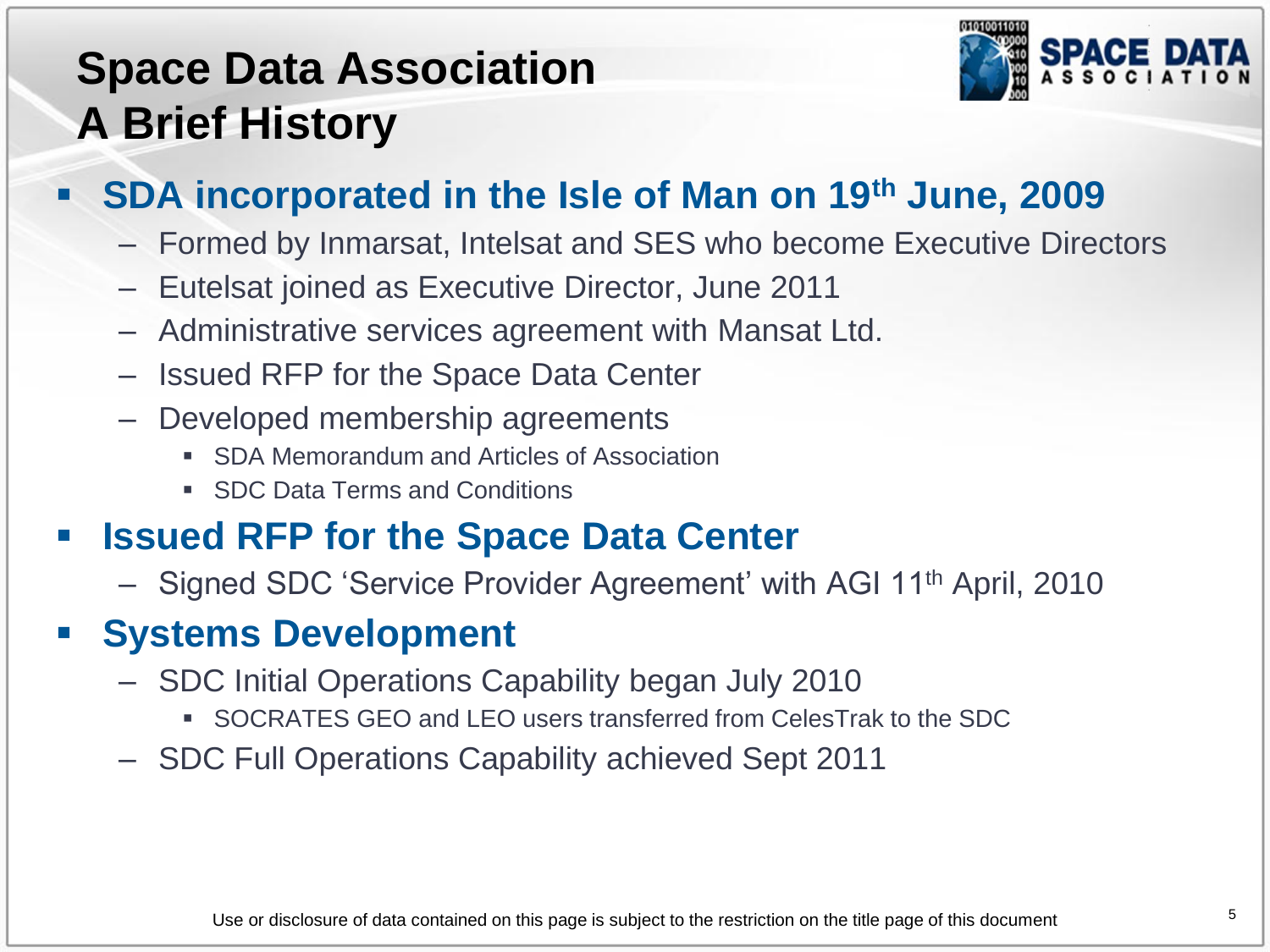### **Space Data Association Membership**



- **Executive Directors**
	- Eutelsat (Mark Rawlins), Inmarsat (Ruy Pinto), Intelsat (Toby Nassif) and SES (Stewart Sanders)

#### **F** Standard Member Director

– Paradigm (Rick Greenwood)

#### **Standard Members**

– AMOS-Spacecom, Arabsat, Avanti, Echostar, GE, GeoEye, NASA, NOAA, Optus, Paradigm, StarOne, SS/L, Telesat,

#### **Civil Participants**

– NASA, NOAA

#### **IOC Participants Not Yet Members**

– Eumetsat, Indovision, Canadian Space Agency, GISPDA, Digital Globe

#### **Including IOC participants**

- 237 GEO satellites from 15 operators
- 110 LEO satellites from 7 operators
- Approx. 65% of GEO satellites processed in SDC through operator data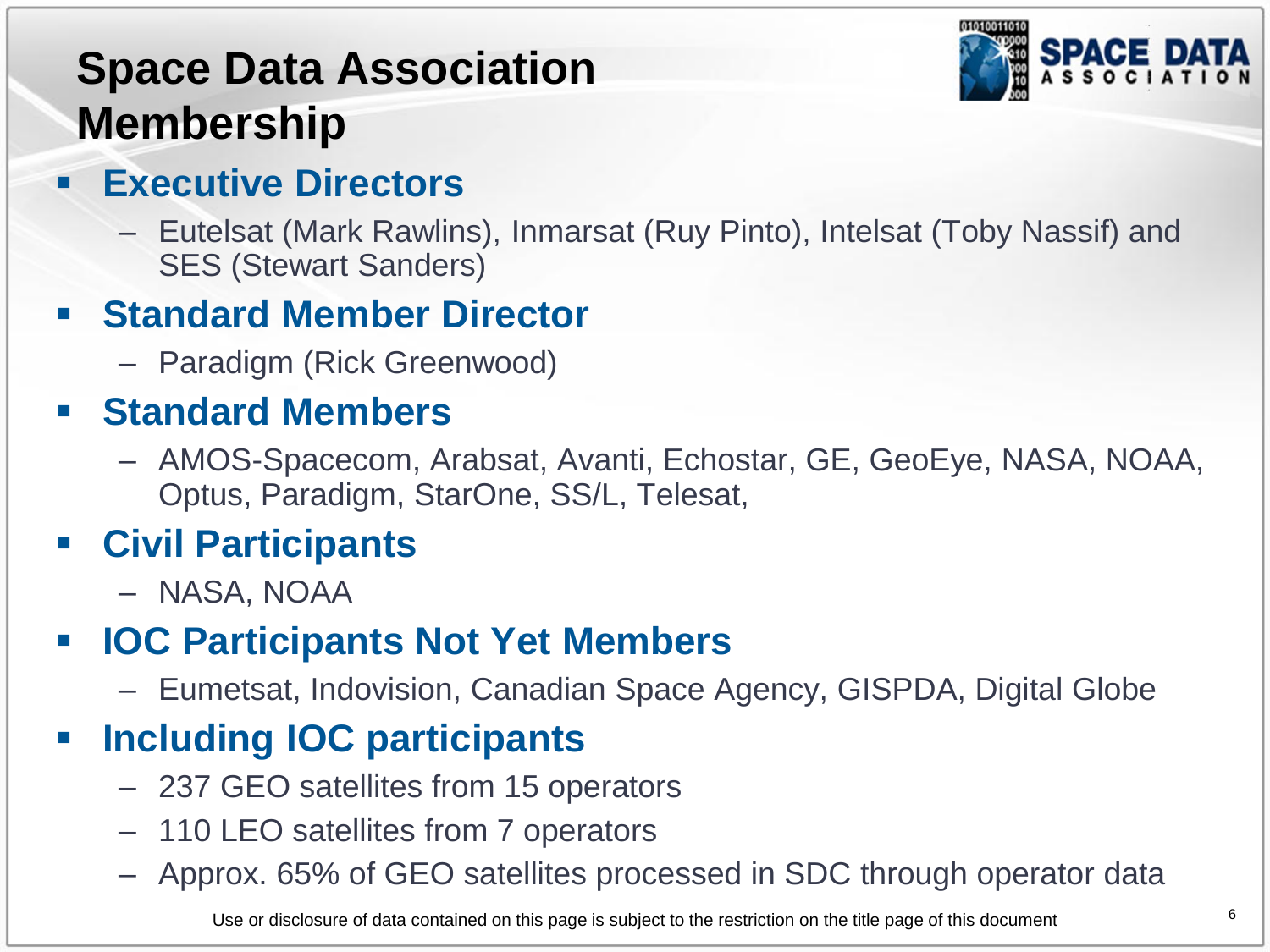### **Space Data Association System and Process Support**



#### **SDA Technical Advisers**

- SDC Oversight (Paul Welsh, AGI)
- SDC Operations Manager (T.S. Kelso, Ph.D, AGI/CSSI)
- SDC Program Manager (Dan Oltrogge, AGI/CSSI)

### **SDA Ltd. Administration**

– Corporate & Membership Administration Services (Ian Jarritt, Mansat, IoM)

### **Legal/Strategy/Government Policy**

– Andrew D'Uva (SES), Rich Dalbello (Intelsat), JJ Shaw (Inmarsat), William Blunt (SES), Denise Olmsted (Intelsat), Paul Welsh (AGI)

### **Flight Dynamics**

– Dean Hope (Inmarsat), Joe Chen (Intelsat), Pascal Wauthier (SES)

#### **RF Interference**

– Steve Smith (SES), Ron Busch (Intelsat)

#### **This list is not exhaustive and the SDA requires the active support of its member. Many of us are involved in multiple of these activities.**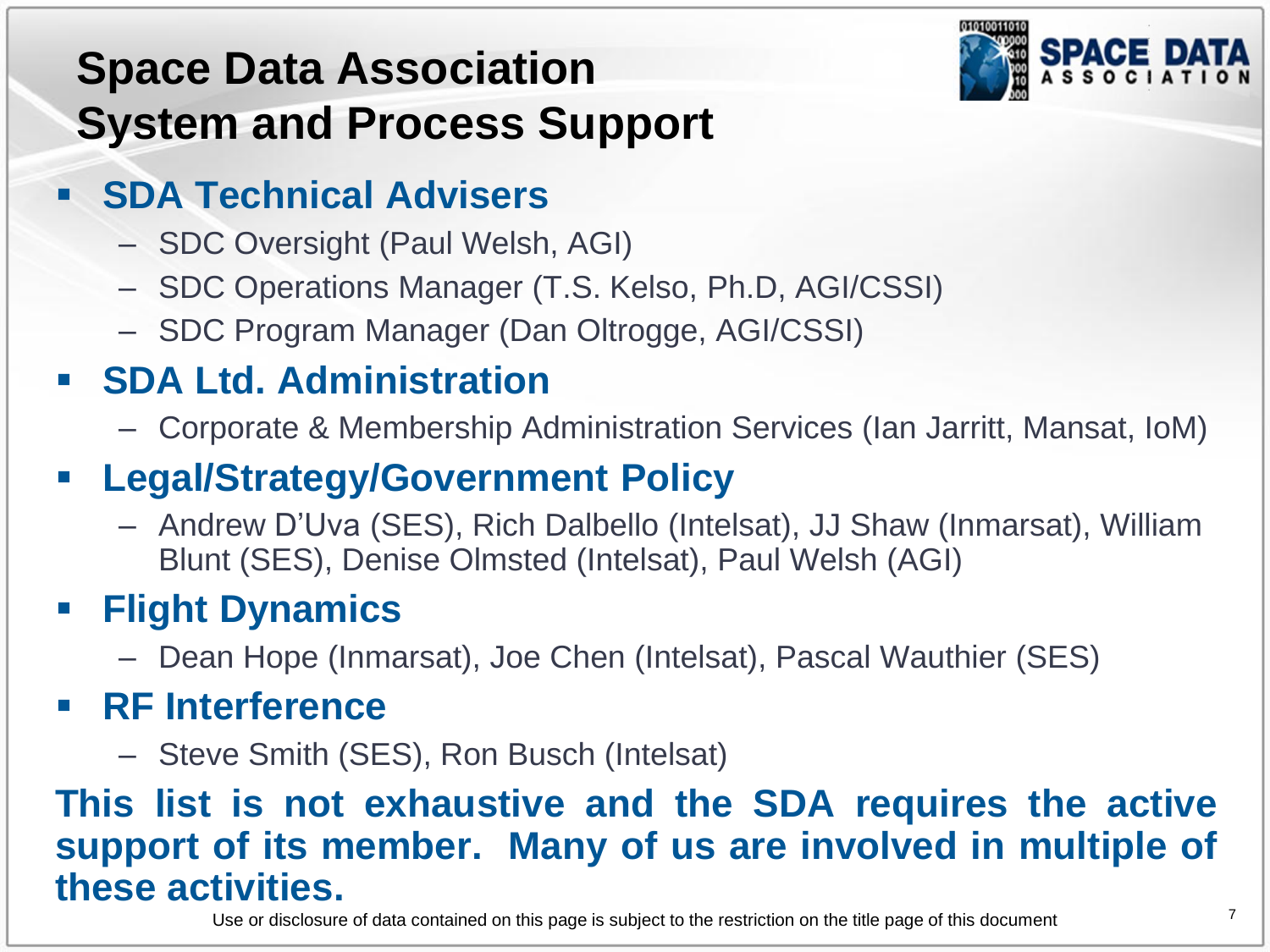### **Space Data Association Some Statistics**



#### **Statistics from the first 5.5 months of FOC operations**

- **Oper. Ephemerides files uploaded by members: 39,109**
- **CA runs executed: 39,109**
- **Pairs of satellites processed for CA: 3,471,665,589**
- **Conjunctions detected (50 km threshold): 702,090**
	- Equates to approx. 2.6 million conjunctions for all GEO active satellites per year based on 50 km threshold
	- Growing confidence in predicts will allow smaller thresholds to be used > less conjunctions requiring action
- **TLE's in database: 7,840,346**
- **Satellites in database: 15,275 of which 152 are SDA members**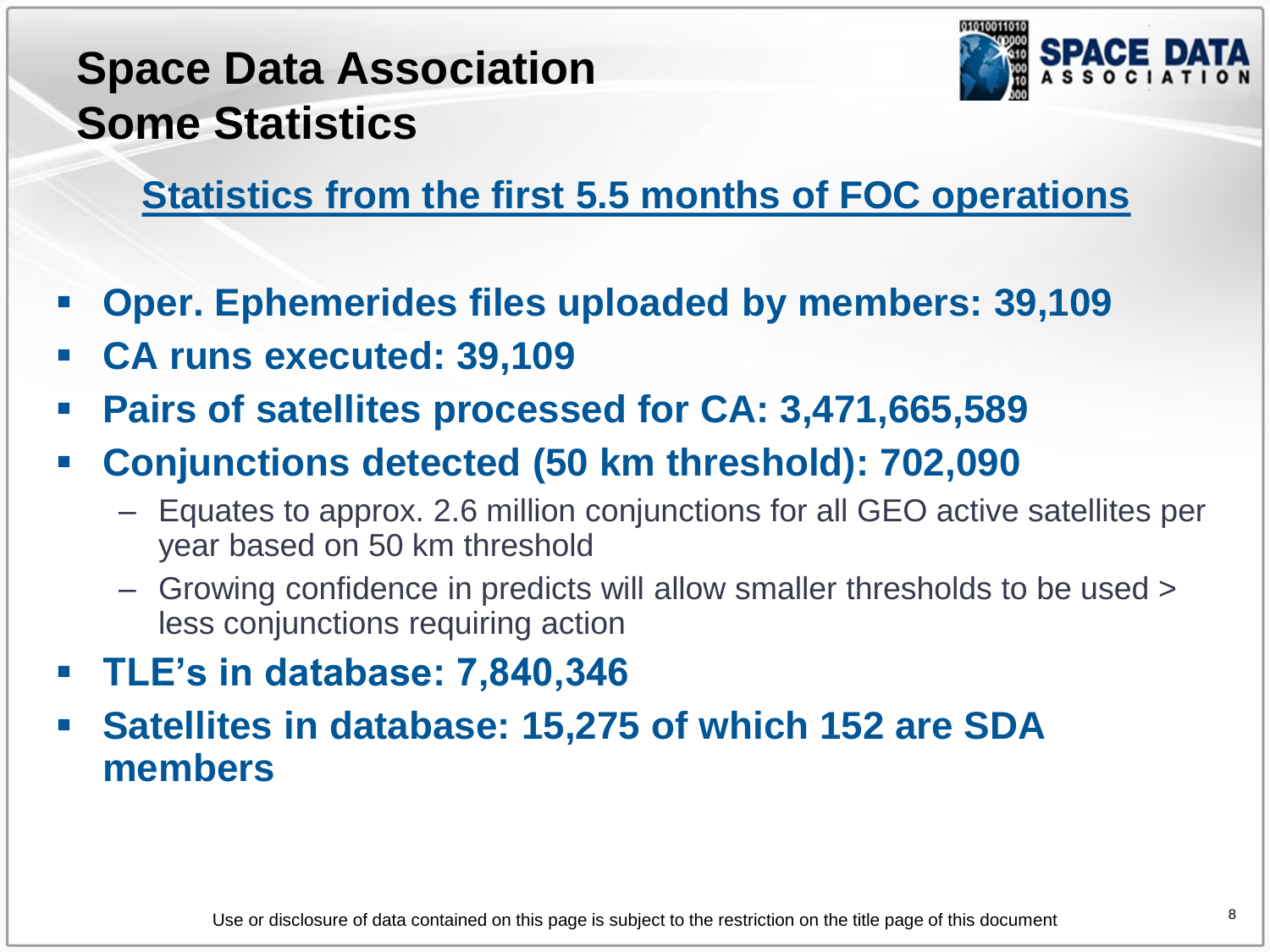### **Space Data Center FOC FAQ**



#### **What does the SDC currently provide?**

- CA Processing for SDA Members, against SDA Member data, against some other non-Member contributed data and against TLEs; CA participation is compulsory for members. Other data sources are being pursued
- Points of Contact data which is also compulsory for members

#### **What does the SDC not currently provide?**

– RFI data sharing. The framework for this is in place but the data contribution and retrieval is still being developed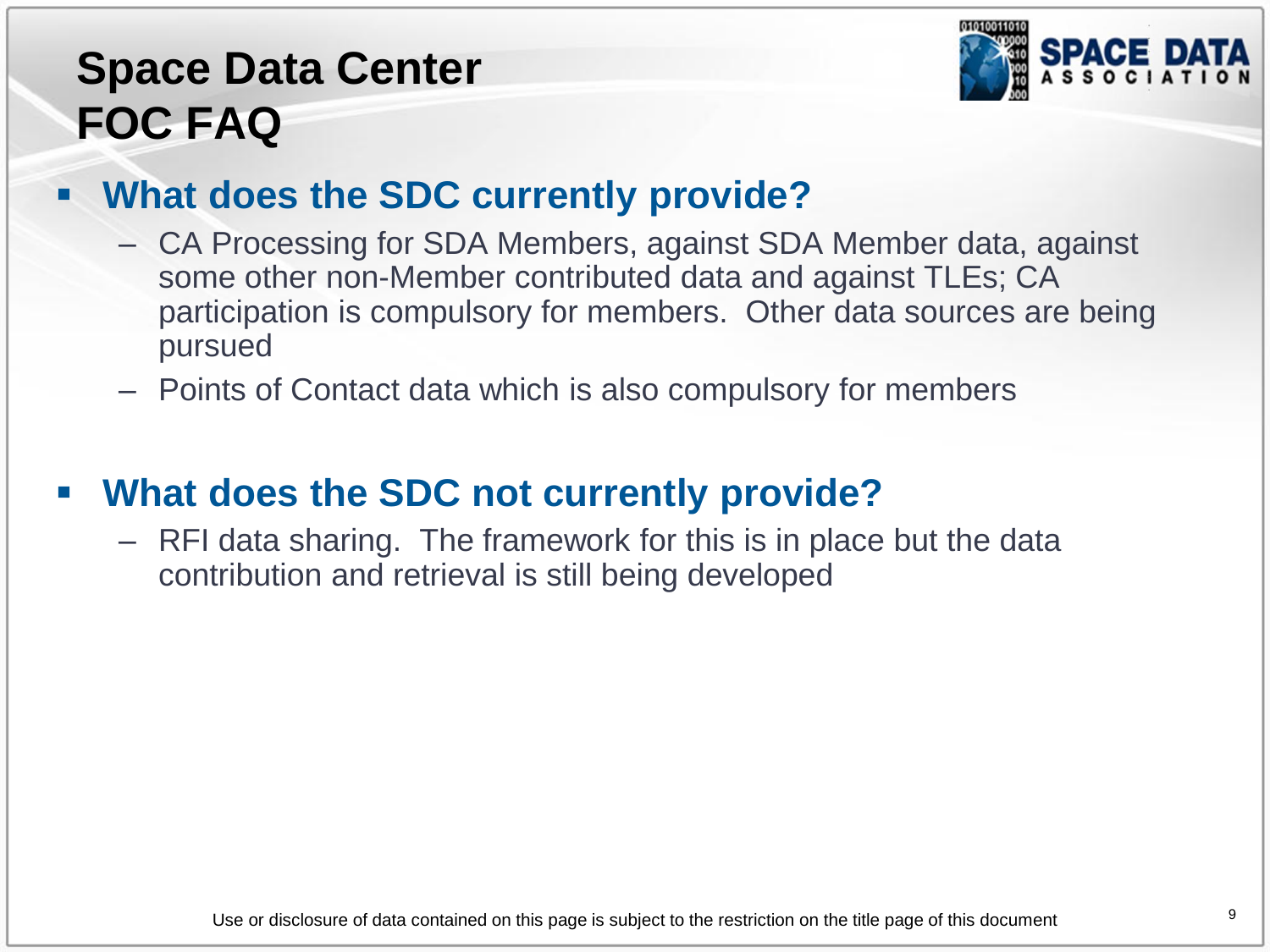

# **SDA KEY TECHNICAL POINTS**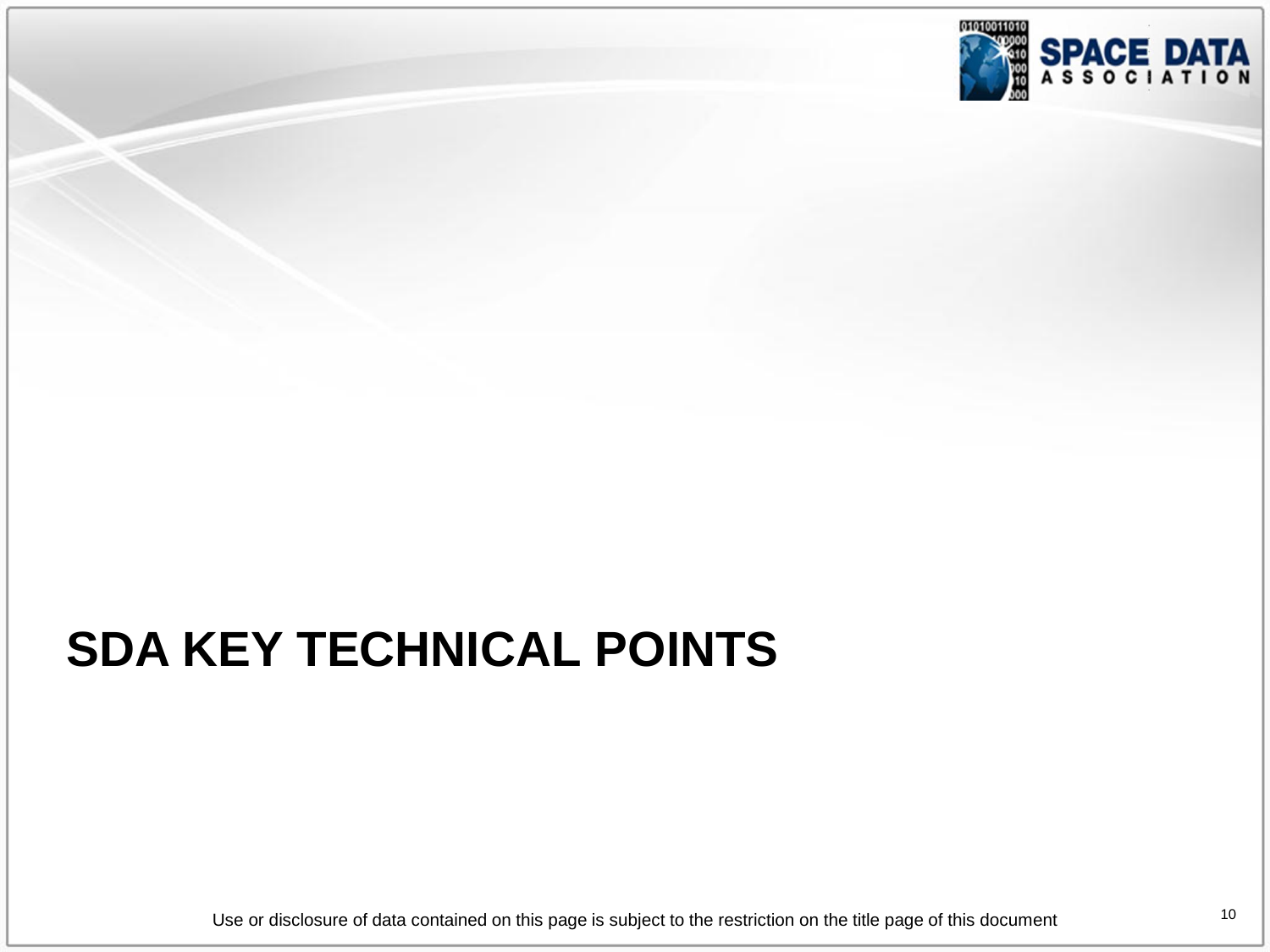### **Space Data Association**



- **The SDA/SDC is the only CA process that uses operator data including manoeuvre planning predicts**
- **Other processes do not use owner data**
- **AGI/CSSI analysis show that TLEs alone aren't sufficiently accurate or reliable to be used for CA processing or for geolocation measurements**
- **TLEs from spacetrack.org are regularly a week behind operator data in reflecting maneuvers**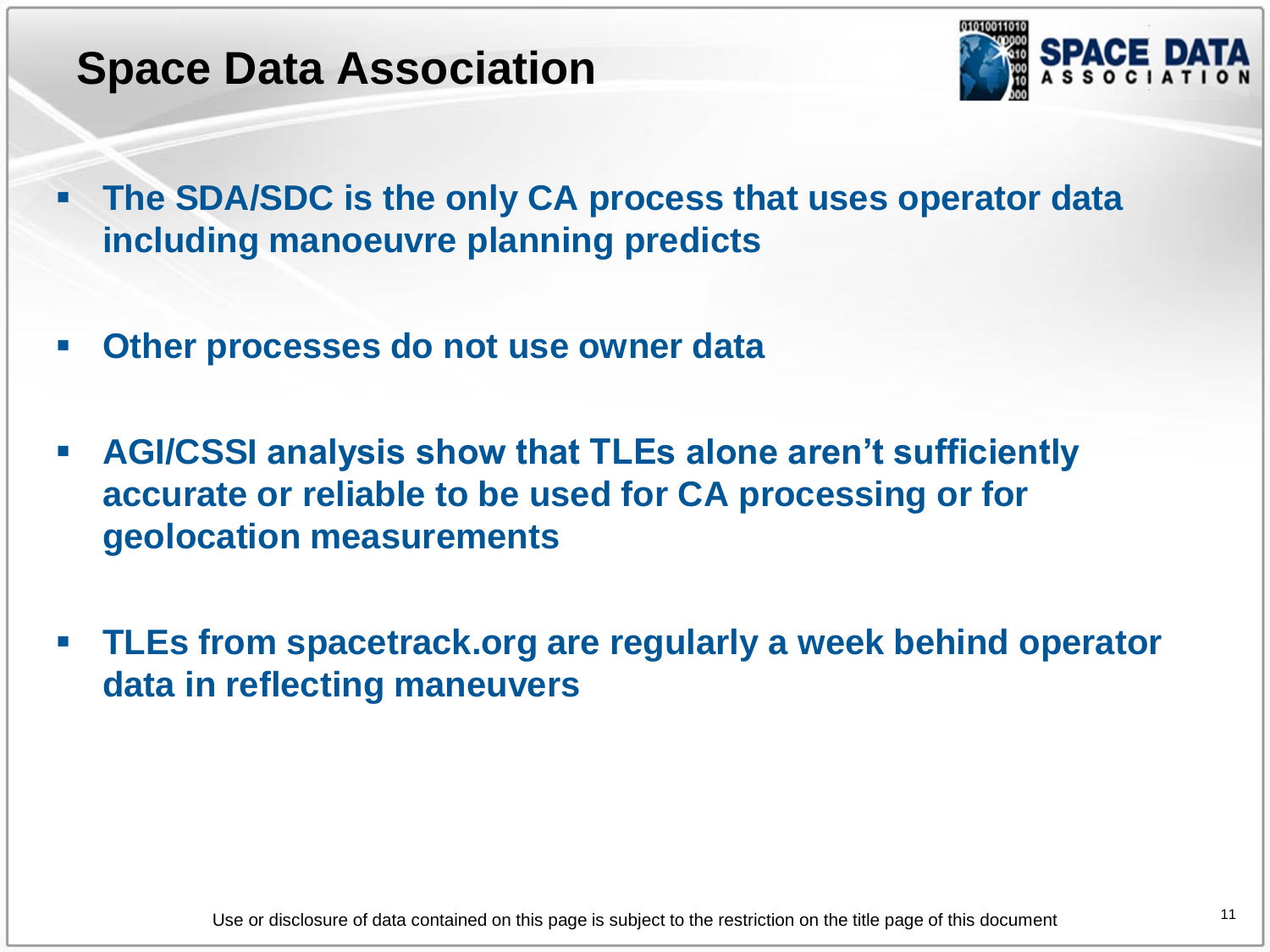### **Space Data Association**



 **Radar and optical networks face challenges and scheduling constraints that satellite operators do not have**

- Limited observation resources, conflicting mission objectives and priorities, track mis-association problems, lack of sensor scheduling and sensor lighting constraints
- **Other tools and systems are not set up to use operator data in their routine screening**
- **EXTERF Intelsat studies have shown that the vast majority of Intelsat-on-Intelsat conjunctions were not identified by other industry sources (other than Intelsat and SDA)**
- **The Space Data Center (SDC) processing is fully automated, incorporating the very latest maneuver plans, frequent tracking observations and detailed satellite modeling.**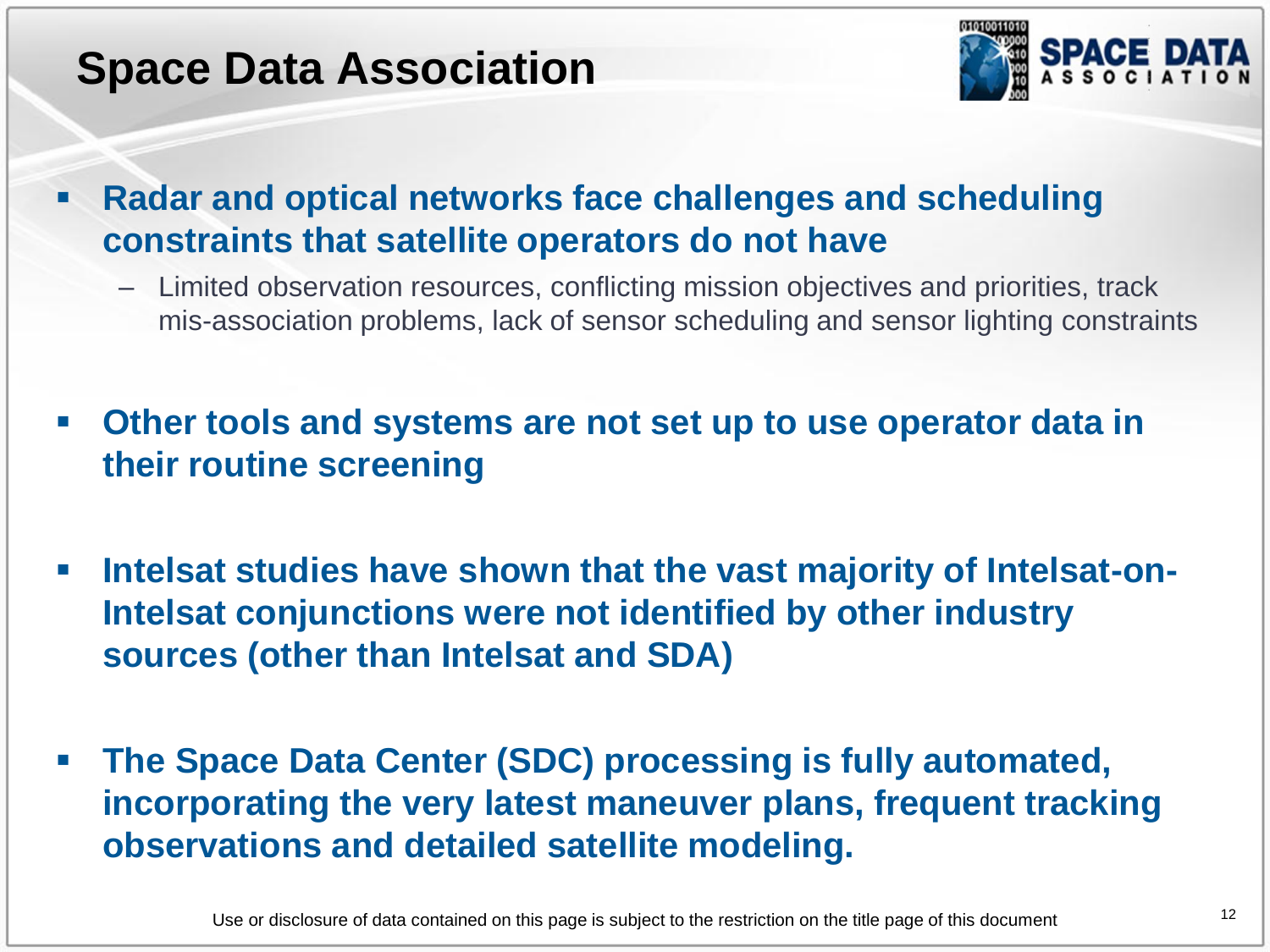### **Space Data Association**



- **Satellite operators are the ONLY source of maneuver plans for their satellites, and the SDC is the only system routinely using it for conjunction screening**
- **Opportunities exist for other entities to partner with the SDA to complement the unique capabilities each brings, improving the quality of conjunction warnings for all.**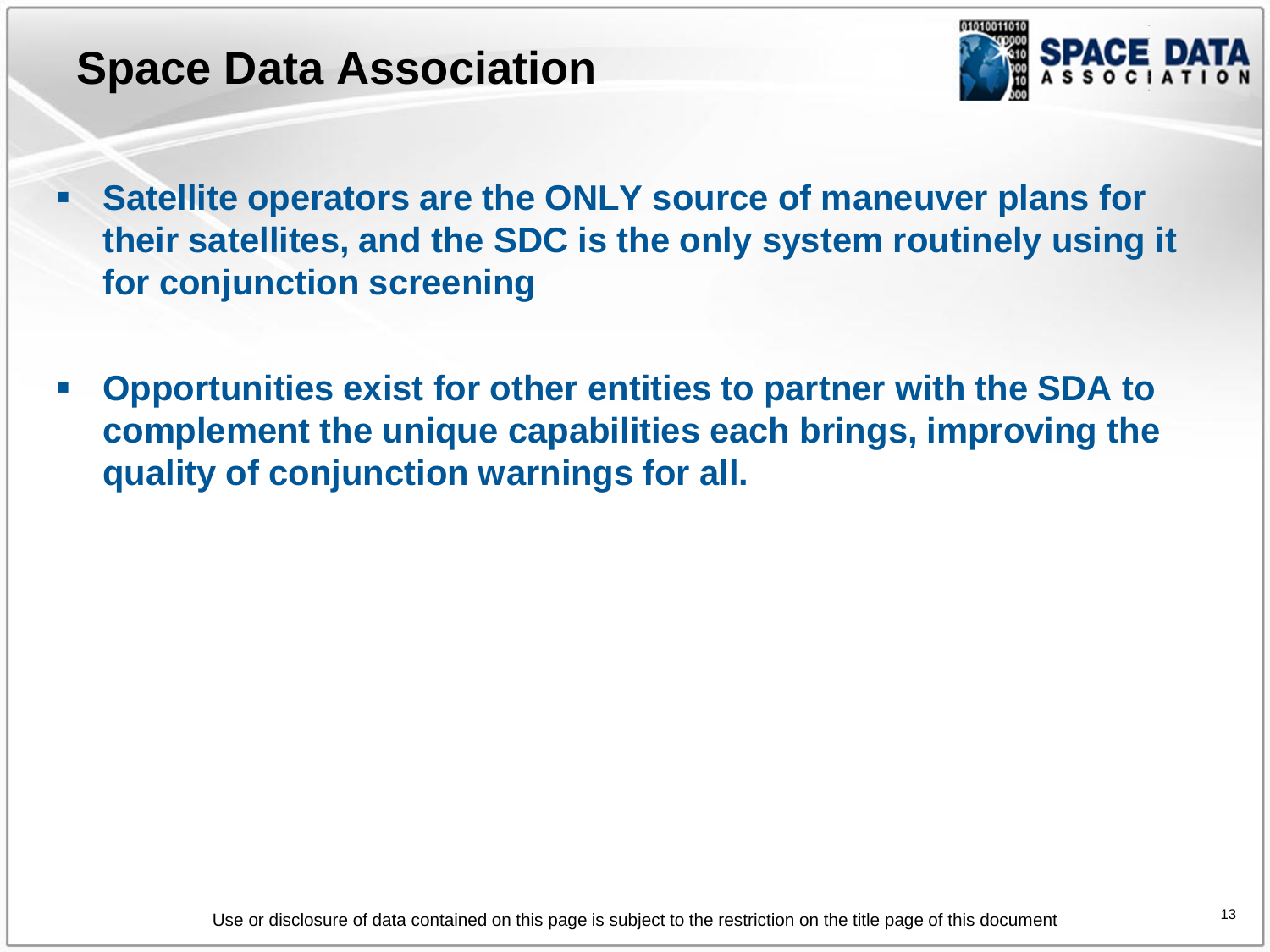

### **SDA LEGAL FRAMEWORK AND DATA PROTECTION**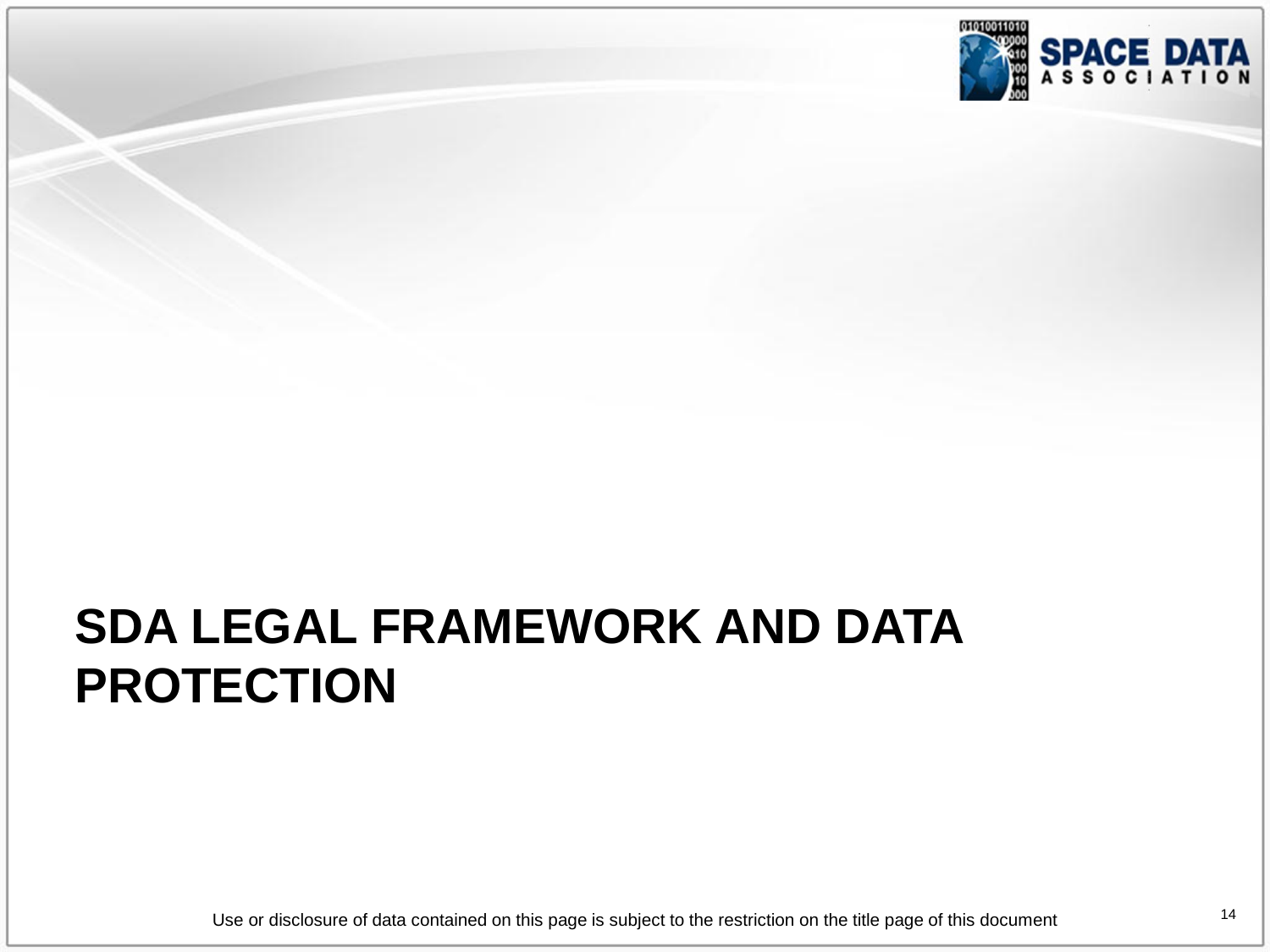## **Participating in the SDA**



- Meet the membership criteria & apply
- Obtain SDA approval
- Agree to **Space Data Centre Terms & Conditions**
- Comply with Isle of Man & business formalities (**Memorandum & Articles** – **Letter of Guarantee**)
- Provide operational Points of Contact data
- Complete SDC data acceptance and validation process for your satellite data
- Receive SDA services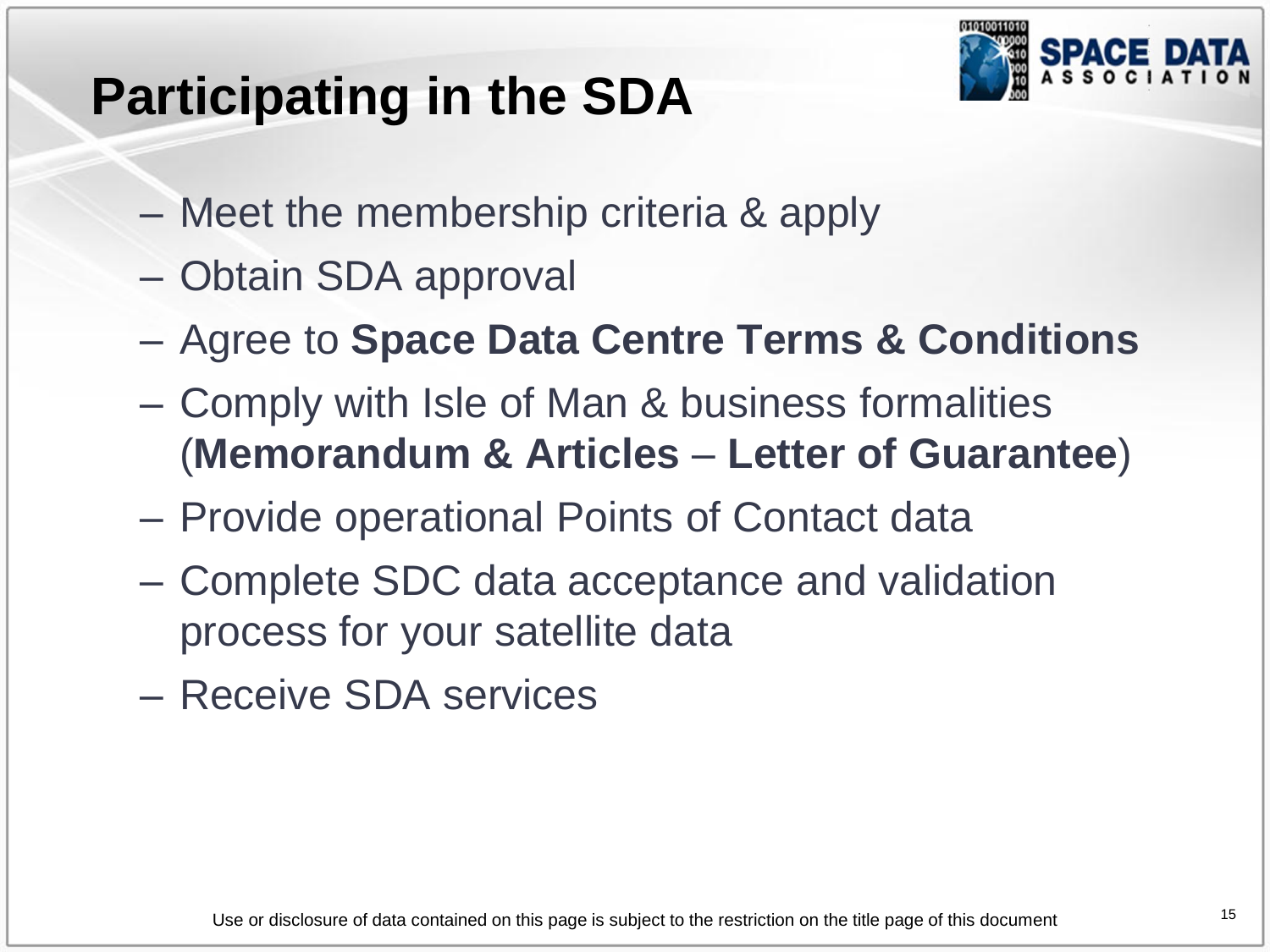

### **Legal Liability Objectives**

**SDA legal arrangements intended to:**

- **1. Encourage data contribution & use**
- **2. Protect data from deliberate misuse**
- **3. Allow contribution and use of data on "as is" basis**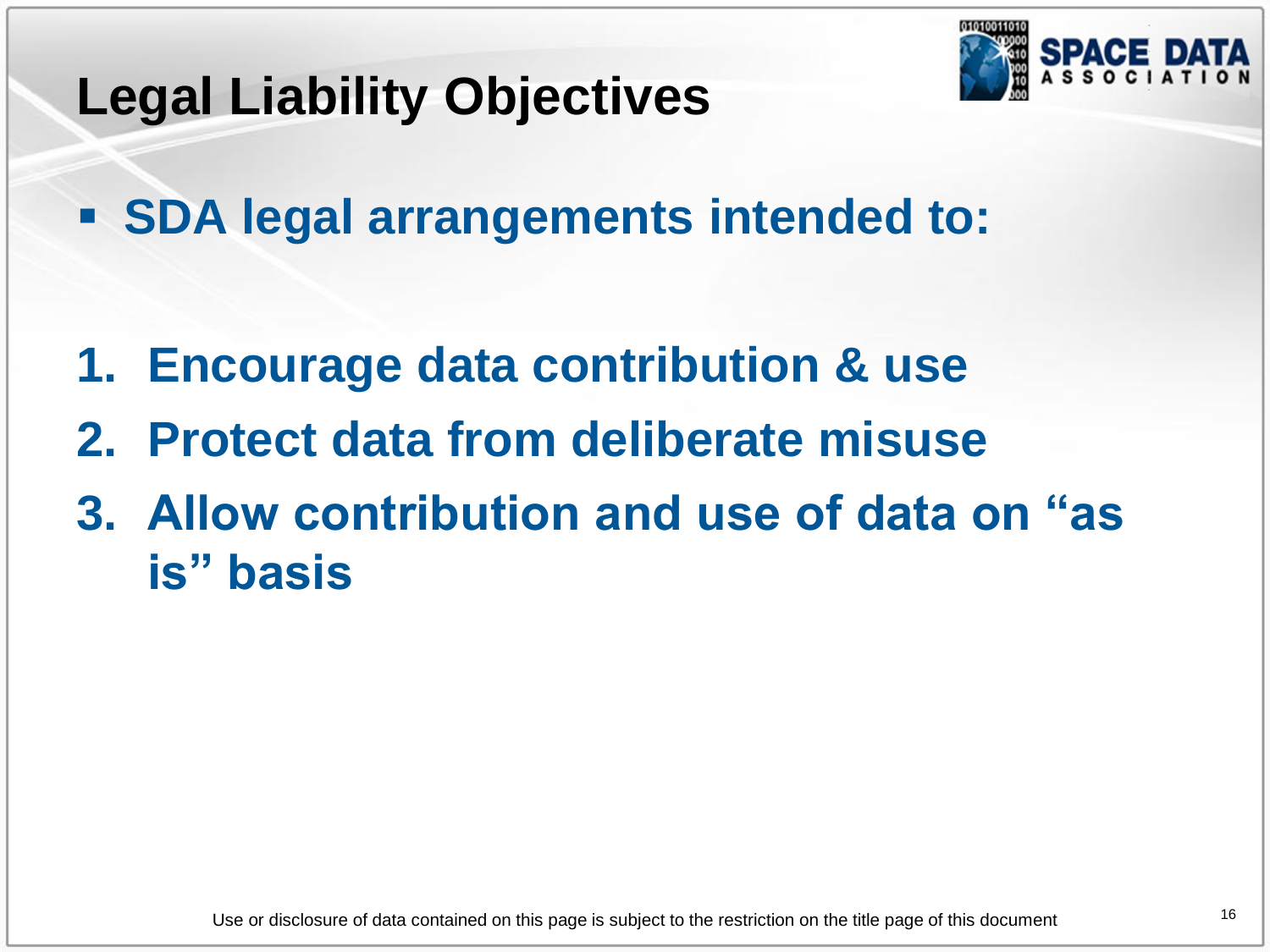

### **Data Use Control / Legal**

## **How does SDA obtain & protect member data?**

- Legal agreements between subscribers and SDA
	- Permitted Uses for SDC data/products
	- Prohibited Uses for SDC data/products
	- **Retransmission to third parties prohibited**
	- Obligations for member data contribution
	- Legal liability issues are addressed by enforceable contract
		- Isle of Man law allows the members to enforce the terms of the agreement directly against other members
- Multiple technical / security controls within SDC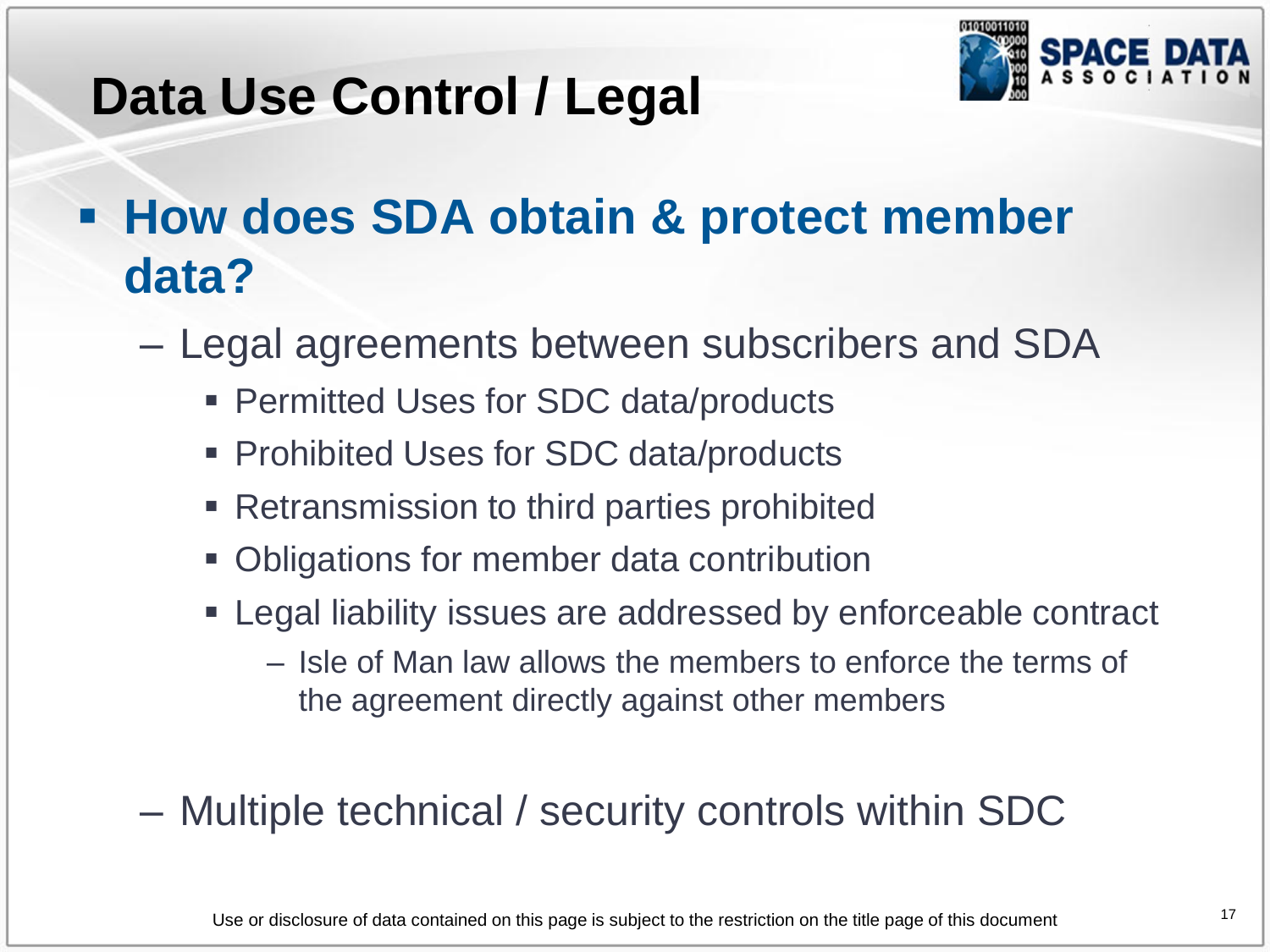

# **Permitted & Prohibited Uses**

## **SDC - Permitted Uses:**

- Operational support, including Safety of Flight
- EMI/RFI resolution of actual harmful interference, including at ITU
- Support for insurance underwriting
- As legally required by national regulatory authorities

# **SDC - Prohibited Uses:**

- Any commercial purposes (sales, planning, marketing, etc.)
- Securing orbital-spectrum rights
- Transmittal to 3rd parties (except for Safety of Flight)
- **Any other use that is not a Permitted Use**

<sup>18</sup><br>18<br>18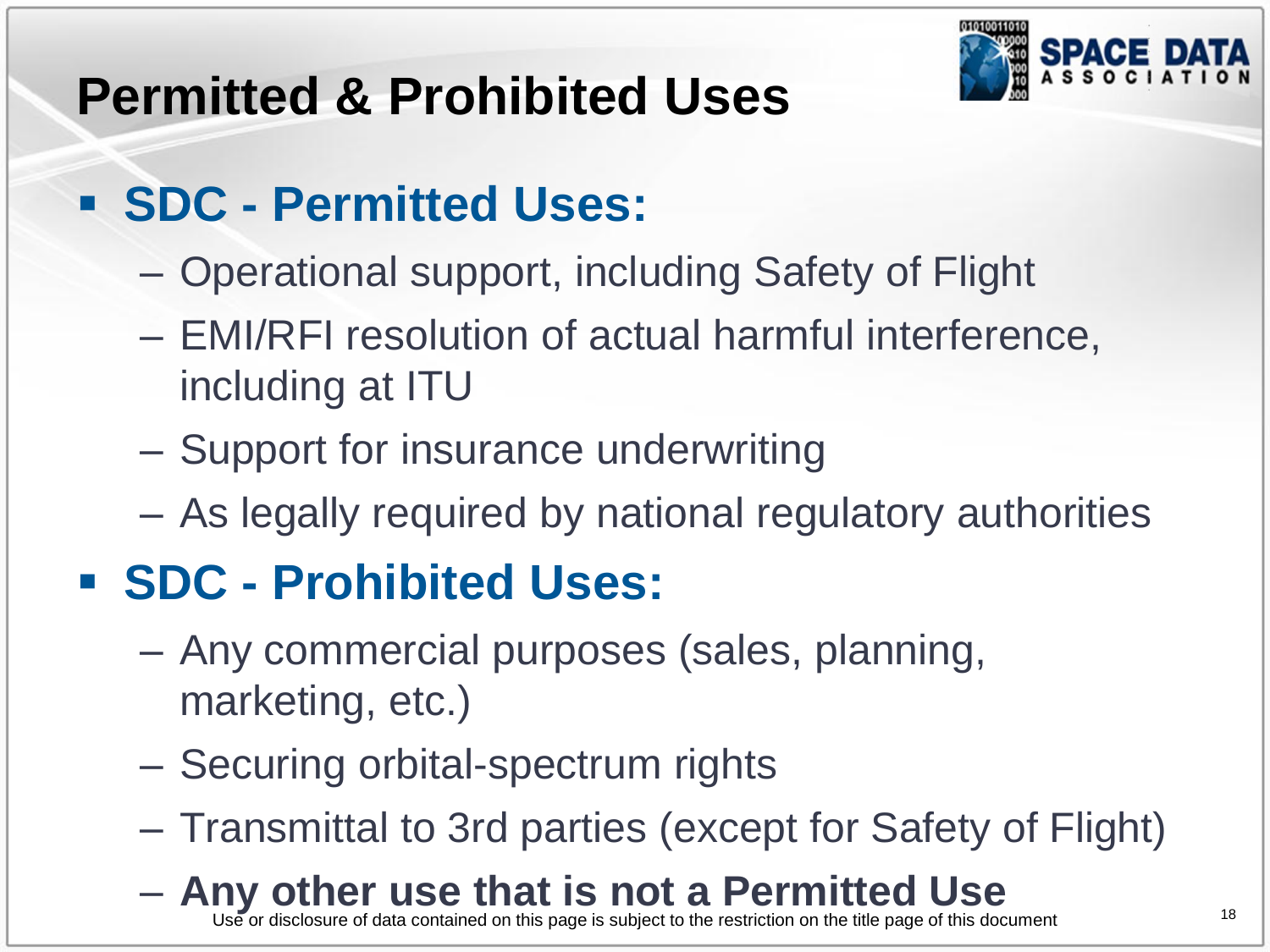### **SDC Data Sources (As of 12 Mar 12)**



| <b>Data and Source</b>                                                                                              | <b>Purpose</b>                                                                              |
|---------------------------------------------------------------------------------------------------------------------|---------------------------------------------------------------------------------------------|
| <b>GP Two-Line Elements</b><br>(space-track.org)                                                                    | Conjunction Assessment (CA) for<br>objects not in SDC (e.g., debris)                        |
| <b>SDA Member Ephemerides and</b><br>planned maneuvers (SDA Members)<br>Measured by operators (ranging,<br>$etc.$ ) | Populate SDC with current Member<br>object information for CA and<br><b>EMI/RFI support</b> |
| <b>SDA Member satellite and</b><br>operations center / POC details                                                  | <b>EMI/RFI resolution &amp; Geolocation</b><br>support<br>Populate "phone book"             |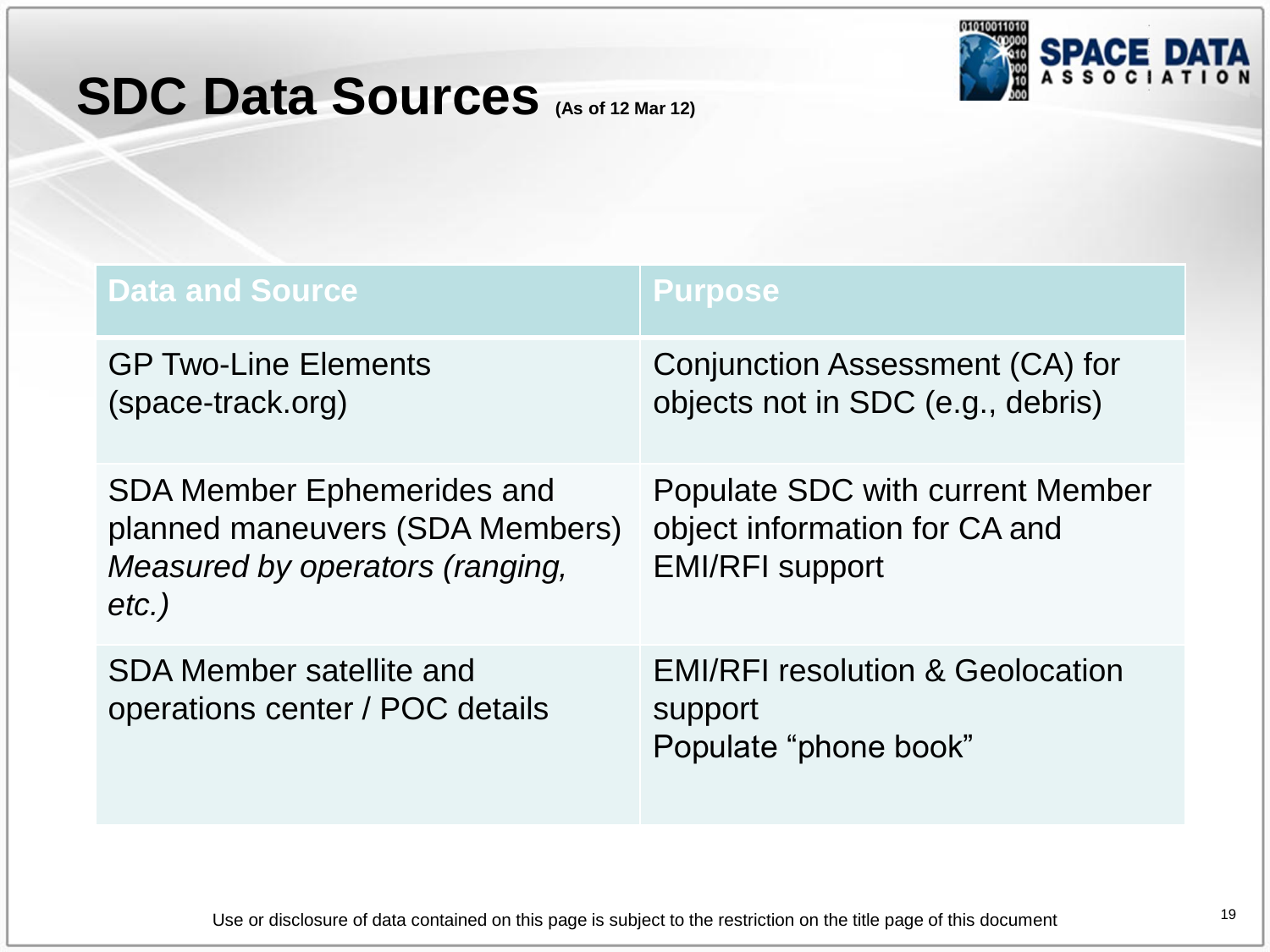### **Member Data Contributed**



| <b>SDC Mission Area</b>                                | <b>Data Contributed by Member for Its</b><br><b>Fleet</b>                                                                                                                                                                                                                                                 | <b>Other Member Direct</b><br><b>Data Access?</b>                 |
|--------------------------------------------------------|-----------------------------------------------------------------------------------------------------------------------------------------------------------------------------------------------------------------------------------------------------------------------------------------------------------|-------------------------------------------------------------------|
| CA & Maneuver Planning<br>Safety of Flight             | <b>Measured Ephemerides</b><br><b>Planned Maneuvers</b>                                                                                                                                                                                                                                                   | Only for identified<br>conjunctions<br>Analysis products provided |
| <b>EMI/RFI Resolution</b><br><b>RFI Alerts Service</b> | Satellite communications payload<br>configuration<br><b>Reference Emitters / Calibrators</b><br>Satellite beam configuration & patterns<br><b>Local Oscillator / Translation</b><br><b>Frequencies</b><br>Nominal Satellite Longitude<br>Stationkeeping box size per satellite<br><b>RFI</b> event alerts | Some, but primarily<br>analysis products provided                 |
| <b>Operational Contact Information</b>                 | Satellite bus and payload Control Center<br>Information for each satellite                                                                                                                                                                                                                                | Yes                                                               |
|                                                        |                                                                                                                                                                                                                                                                                                           |                                                                   |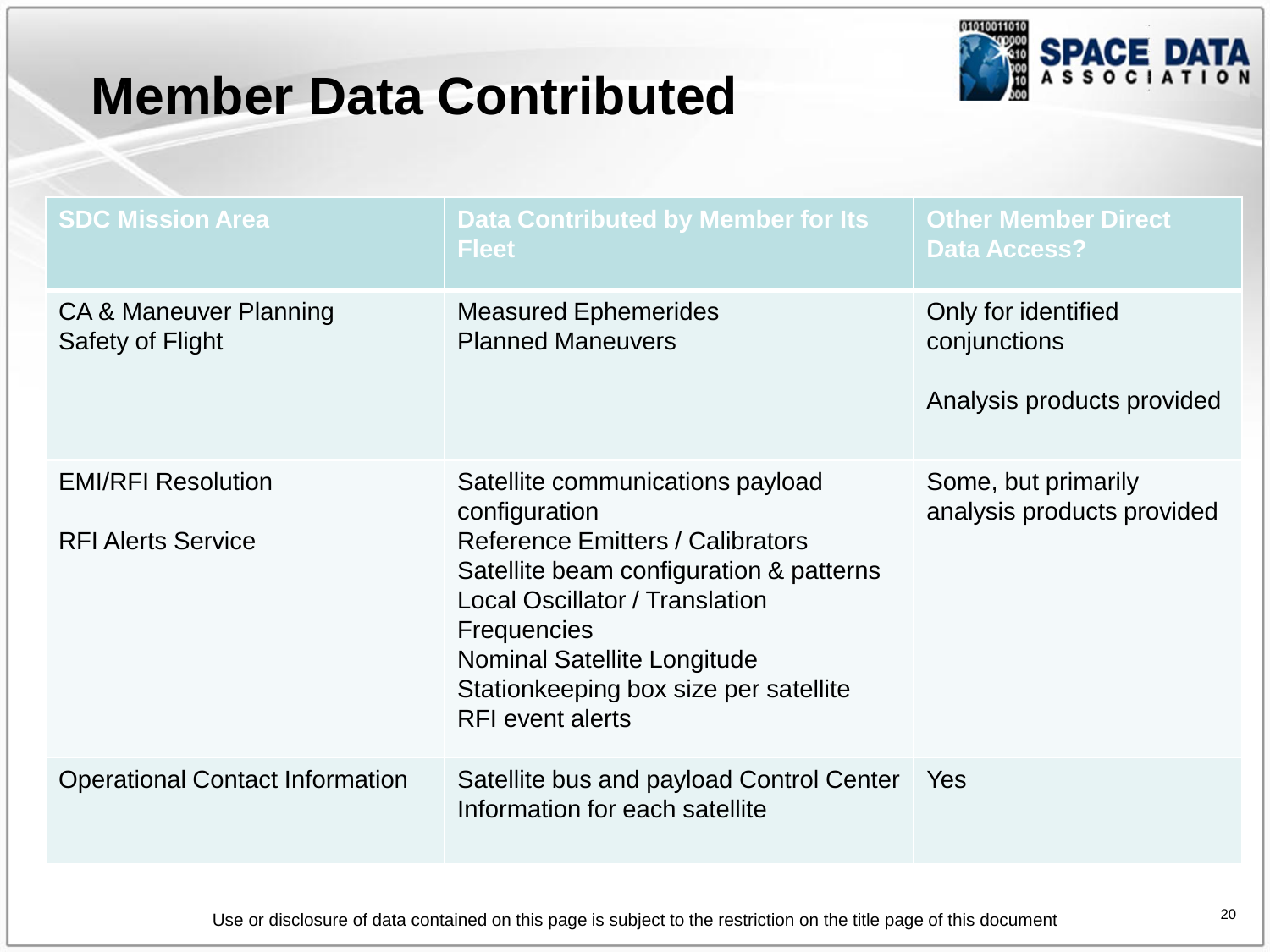

# **Key Initiatives**

#### **Grow membership**

– Goal is for 100% membership of all operators in all regimes

#### **Develop Government and industry relationships**

- Seek cooperation with US and other Governments
- Data sharing and improve best practices for all parties

#### **Secure access to additional data sources**

– Improve accuracy of data, particularly for non-active objects and debris

#### **Develop space insurance relationships**

- Aim to secure preferred terms for SDA members since we are better managing risk
- **Implement data sharing for RFI mitigation**
- **Financial: Reduce Operating Costs, Improve Service, Revise Funding Model**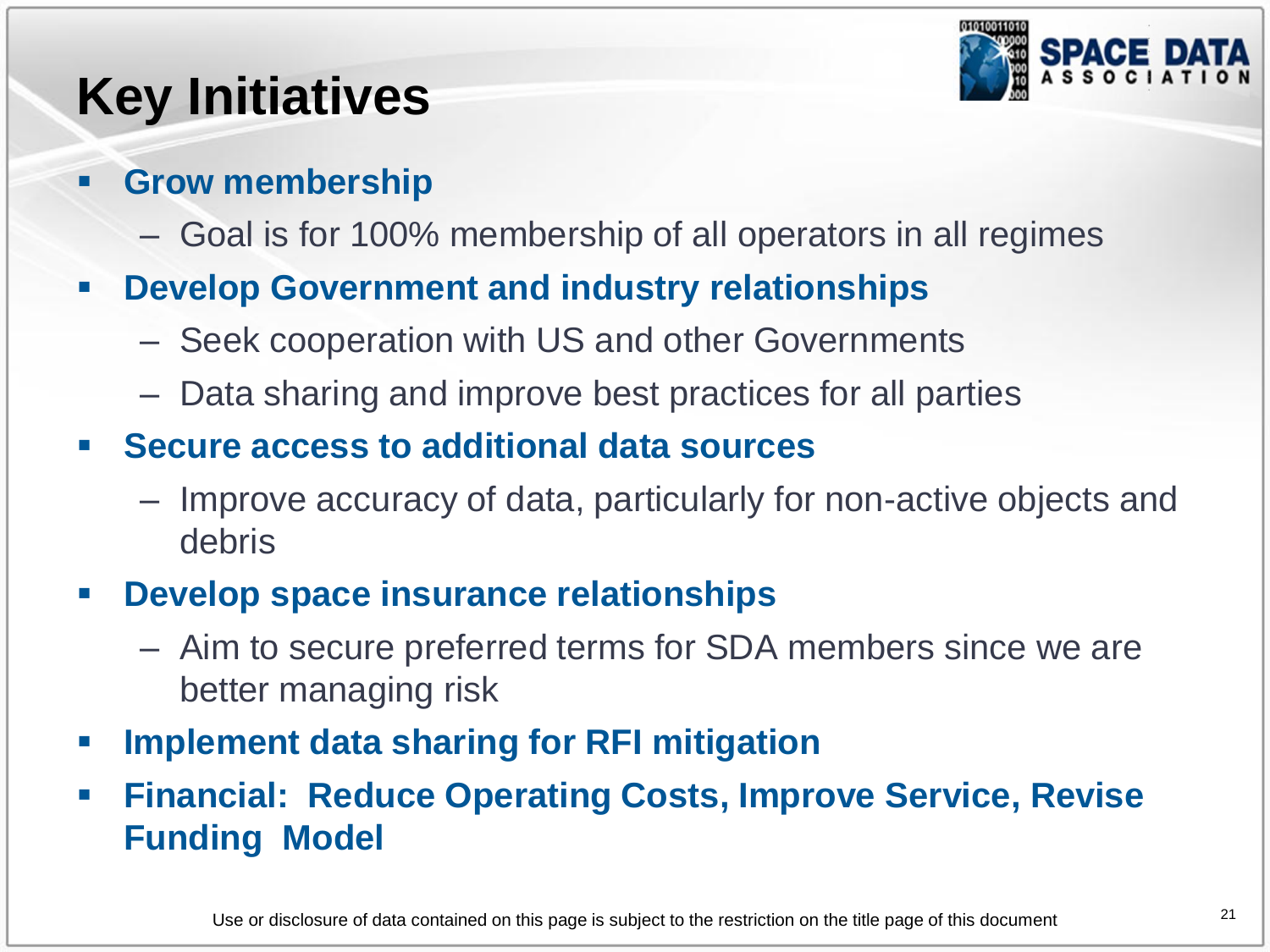### **Space Data Association Other Initiatives Under Consideration**



#### **Space Weather repository**

– Industry contacts have suggested that SDC could be used to distribute Space Weather data to users. In return, SDA members who participate in this service would provide space weather data processors with more detailed information on in-orbit experience of space weather, including anomalies so that better models can be developed.

#### **Carrier ID repository**

– Once fully implemented, the Carrier ID users will need a reference database to correlate the unique Carrier IDs with actual contact points for the uplink; contact points will most likely be the relevant satellite operator who will themselves have details on the actual uplink operator.

#### **Enhanced Services**

– Beyond core CA and Points of Contact services which are compulsory, develop Enhanced Service offerings which would be voluntary.